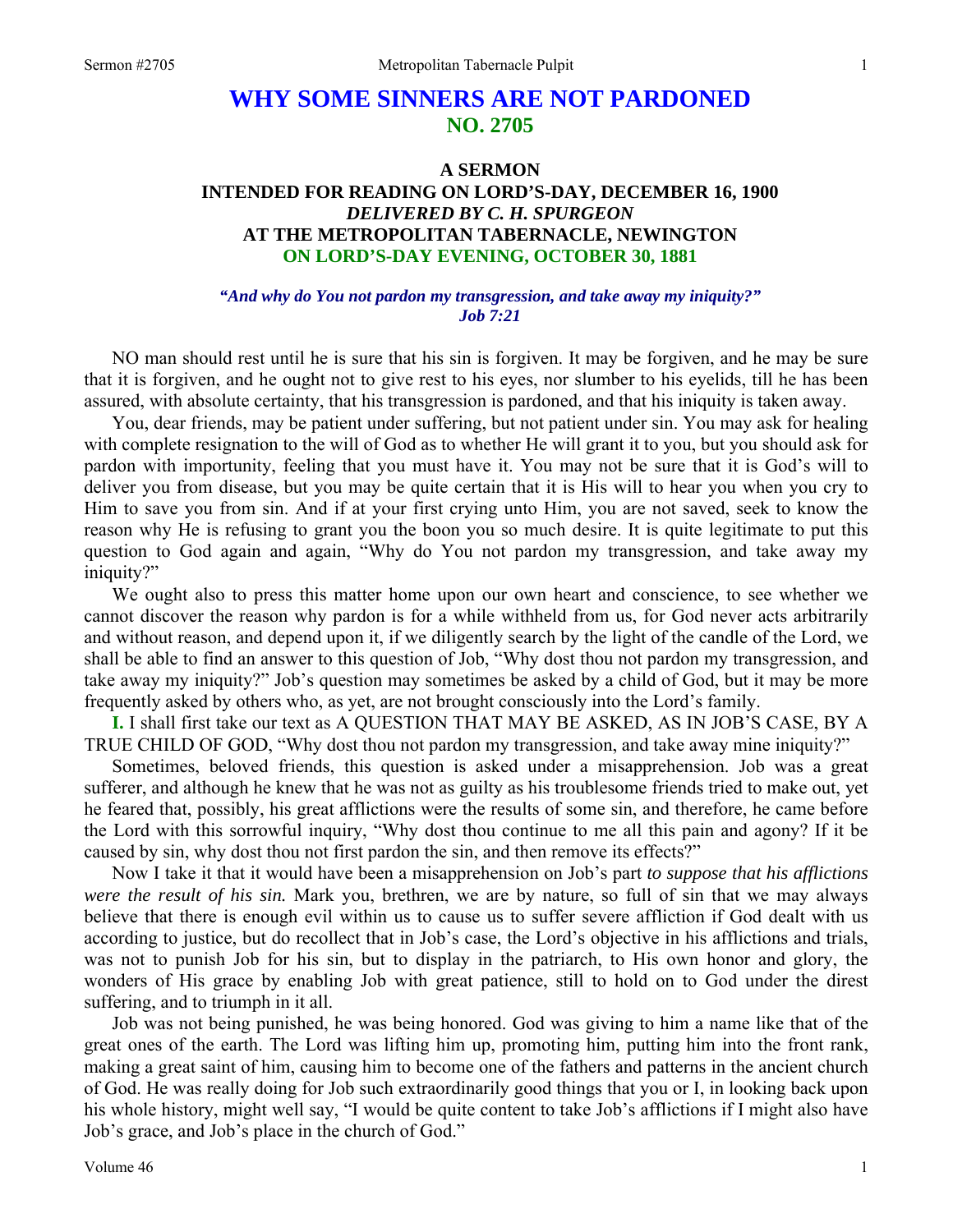It may happen to you, beloved, that you think that your present affliction is the result of some sin in you, yet it may be nothing of the kind. It may be that the Lord loves you in a very special manner because you are a fruit bearing branch, and He is pruning you that you may bring forth more fruit.

As Rutherford said to a dear lady in his day, who had lost several of her children, "Your ladyship is so sweet to the Well-beloved that He is jealous on your account, and is taking away from you all the objects of your earthly love that He may absorb the affection of your whole heart into Himself." It was the very sweetness of the godly woman's character that led her Lord to act as He did towards her, and I believe that there are some of the children of God who are now suffering simply because they are gracious.

There are certain kinds of affliction that come only upon the more eminent members of the family of God, and if you are one of those who are thus honored, instead of saying to your Heavenly Father, "When will thou pardon my sin?" you might more properly say, "My Father, since You have pardoned my iniquity, and adopted me into Your family, I cheerfully accept my portion of suffering, since in all this, You are not bringing to my mind the remembrance of any unforgiven sin, for I know that all my transgressions were numbered on the Scapegoat's head of old. Since You are not bringing before me any cause of quarrel between myself and You, for I am walking in the light as You are in the light, and I have sweet and blessed fellowship with You, therefore will I bow before You, and lovingly kiss Your rod, accepting at Your hands whatever Your unerring decree appoints for me."

It is a blessed thing, dear friends, if you can get into this state of mind and heart, and it may happen that your offering of the prayer of the text may be founded upon a complete misapprehension of what the Lord is doing with you.

Sometimes, also, a child of God uses this prayer *under a very unusual sense of sin.* You know that in looking at a landscape, you may so fix your gaze upon some one object that you do not observe the rest of the landscape. Its great beauties may not be seen by you because you have observed only one small part of it.

Now, in like manner, before the observation of the believer, there is a wide range of thought and feeling. If you fix your eye upon your own sinfulness, as you may well do, it may be that you will not quite forget the greatness of almighty love, and the grandeur of the atoning sacrifice, but yet, if you do not forget them, you do not think so much of them as you should, for you seem to make your own sin in all its heinousness and aggravation, the central object of your consideration.

There are certain times in which you cannot help doing this, they come upon me, so I can speak from my own experience. I find that sometimes, do what I will, the master thought in my mind concerns my own sinnership—my sinnership even since my conversion, my shortcomings and my wanderings from my gracious God, and the sins even of my holy things.

Well now, it is well to think of our sin in this way, but it is not well to think of it out of proportion to other things. When I have gone to a physician because I have been ill, I have of course, thought of my disease, but have I not also thought of the remedy which he will prescribe for me, and of the many cases in which a disease similar to mine has yielded to such a remedy?

So, will it not be wrong to fix my thoughts entirely upon one fact to the exclusion of other compensating facts? Yet, that is just how many of us sometimes act, and then we cry to God, as did Job, "Why dost thou not pardon my transgression, and take away my iniquity?" when indeed, it is already pardoned and taken away. If we try to look at it, there flows before us that sacred stream of our Savior's atoning blood which covers all our guilt, so that, great though it is, in the sight of God it does not exist, for the precious blood of Jesus has blotted it all out forever.

There is another time when the believer may, perhaps, utter the question of our text, that is, *whenever he gets into trouble with his God.* You know that after we are completely pardoned—as we are the moment we believe in Jesus—we are no longer regarded as criminals before God, but we become His children.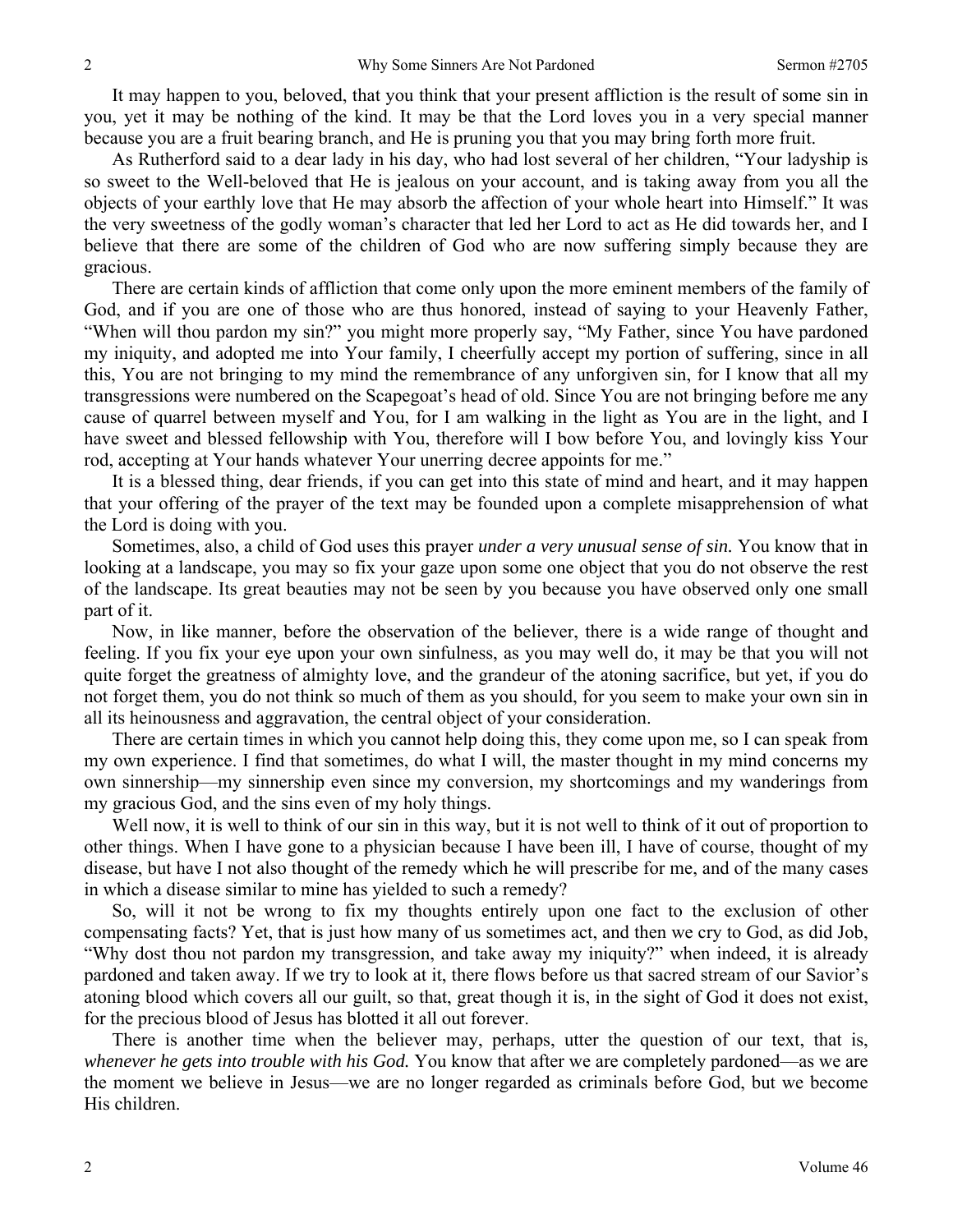You know that it is possible for a man, who has been brought before the court as a prisoner, to be pardoned, but suppose that after being forgiven, he should be adopted by him who was his judge, and taken into his family so as to become his child. Now after doing that, you do not suppose that he will bring him up again before the judgment seat, and try him, and put him in prison. No, but if he becomes the judge's son, I know what he will do with him, he will put him under the rules of his house, to which all the members of his family are expected to conform. Then, if he misbehaves as a son, there will not be that freeness of communication and communion between himself and his father that there ought to be.

At night, the father may refuse to kiss the wayward and disobedient child. When his brethren are enjoying the father's smile, he may have a frown for his portion—not that the father has turned him out of his family, or made him to be any the less a child than he was, but there is a cloud between them because of his wrongdoing.

I fear, my dear friends, that some of you must have known at times, what this experience means, for between you and your Heavenly Father—although you are safe enough, and He will never cast you away from Him—there is a cloud. You are not walking in the light, your heart is not right in the sight of God. I would earnestly urge you never to let this sad thing happen, or if it does ever happen, I beg you not to let such a sorrowful state of affairs last for even a day. Settle the quarrel with your God before you go to sleep. Get it put right, as I have seen a child do after he has done wrong.

Perhaps he has been pouting and scowling, and his father has had to speak very roughly to him, for a long while he has been too high-spirited to yield, but at last, the little one has come and said, "Father, I was wrong, and I am sorry," and in that moment there was perfect peace between the two. The father said, "That is all I wanted you to say my dear child. I loved you even while you were naughty, but I wanted you to feel and own that you were doing wrong, and now that you have felt it, and owned it, the trouble is all over. Come to my bosom, for you are as much loved as all the rest of the family."

I can quite imagine that when any of you have been at cross purposes with God, He has refused, for a time, to give you the sense of His fatherly love in your heart. Then, I beseech you, go to Him, and I suggest that you cannot pray to Him more appropriately than in the words of the text, "Why dost thou not pardon my transgression, and take away my iniquity?" Or pray, as Job did a little later, '"Shew me wherefore thou contendest with me,' for I wish to be at peace with thee, and there can be no rest to my newborn spirit while there is any cause of quarrel between us."

Thus far have I spoken to the children of God. Now I ask for your earnest prayers that I may be guided to speak wisely and powerfully to others.

**II.** THE QUESTION IN OUR TEXT MAY BE ASKED BY SOME WHO ARE NOT CONSCIOUSLY GOD'S CHILDREN, "Why dost thou not pardon my transgression, and take away my iniquity?"

And first, I think that I hear somebody making this kind of inquiry, *"Why does not God pardon my sin, and have done with it?* When I come to this place, I hear a great deal about atonement by blood, and reconciliation through the death of Christ, but why does not God just say to me, 'It is true that you have done wrong, but I forgive you, and there is the end of the matter'?" With the utmost reverence for the name and character of God, I must say that such a course of action is impossible. God is infinitely just and holy, He is the Judge of all the earth, and He must punish sin.

You know, dear friends, that there are times, even in the history of earthly kingdoms, when the rulers say by their actions, if not in words, "There is sedition abroad, but we will let it go on, we do not want to seem severe, so we will not strike the rebels down." What is sure to be the consequence of such conduct? Why, the evil grows worse and worse, the rebellious men presume upon the liberty allowed them, and take still more liberty, and unless the lawgiver intends that his law shall be kicked about the street like a football, unless he means that the peace and safety of his law abiding subjects should be absolutely destroyed, he is at last obliged to act, and so he says, "No, this state of affairs cannot be allowed to continue. I shall be cruel to others unless I draw the sword, and make justice to be respected throughout my realm."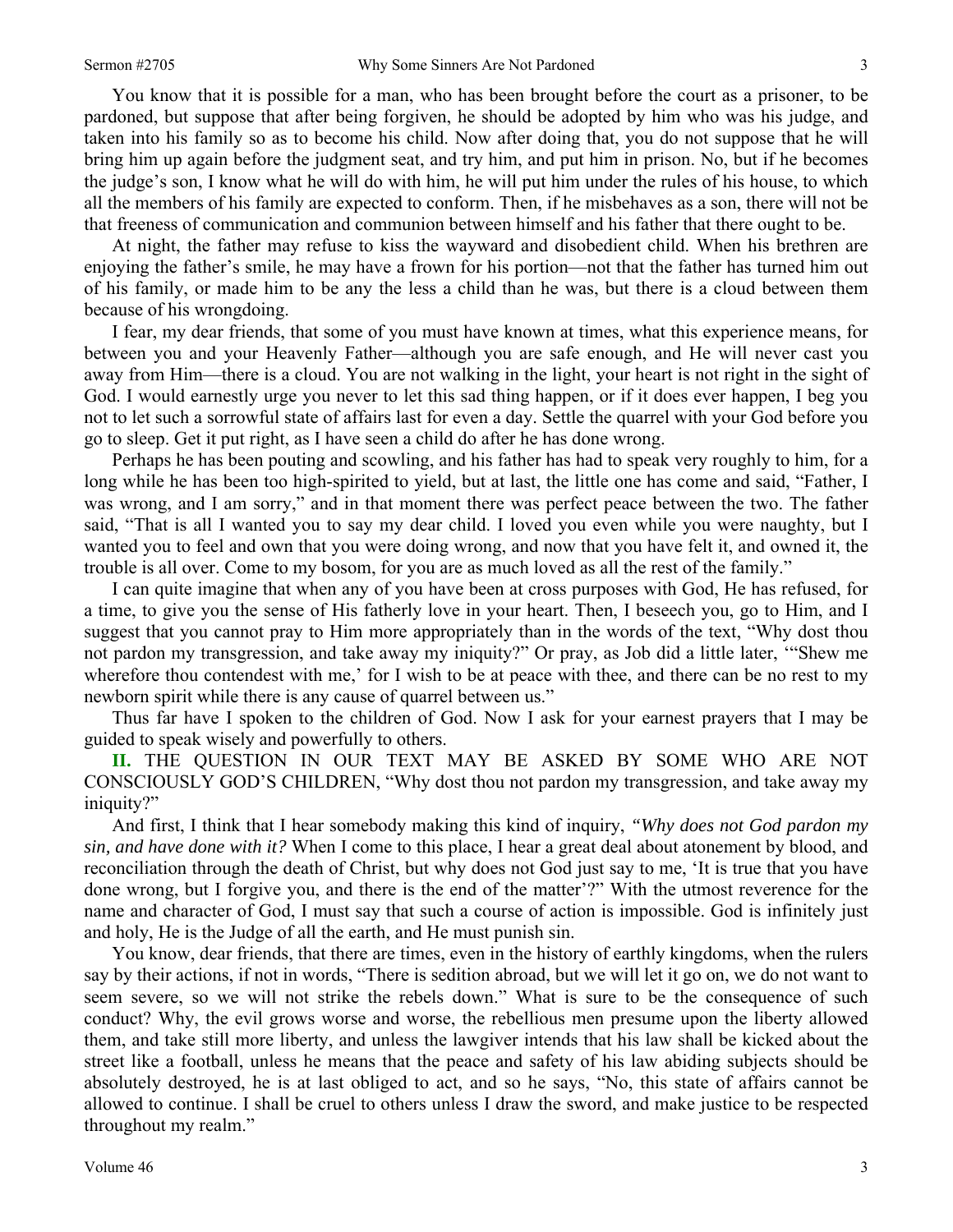I tell you, dear friends, that the most awful thing in the universe would be a world full of sin, and yet without a hell for its punishment. The most dreadful condition for any people to be in is that of absolute anarchy, when every man does what he pleases, and law has become utterly contemptible. Now if, after men had lived lives of ungodliness and sin, of which they had never repented, and from the guilt of which they had never been purged, God were just quietly to take them to heaven, that would be the end of all moral government, and heaven itself would not be a place that anybody would wish to go. If ungodly people went there in the same state as they are in here, heaven would become a sort of antechamber of hell, a respectable place of damnation, but that can never be the case.

"Shall not the Judge of all the earth do right?" He has devised a wondrous plan by which He can pardon the guilty without to the slightest degree shaking the foundations of His throne, or endangering His government. Will you be saved in that way or not? If you reject God's way of salvation, you must be lost, and the blame must lie at your own door. God will not permit anarchy in order that He may indulge your whims, or vacate the throne of heaven that He may save you according to your fancy.

At the infinite expense of His heart's love, by the death of His own dear Son, He has provided a way of salvation, and if you reject that, you need not ask Job's question, for you know why He does not pardon your transgression, and take away your iniquity, and upon your own head shall lie the blood of your immortal soul.

Perhaps somebody else says "Well, then, if that is God's way of salvation, let us believe in Jesus Christ, and let us have pardon at once. *But you talk about the need of a new birth,* and about forsaking sin, and following after holiness, and you say that without holiness no man can see the Lord." Yes, I do say it, for God's Word says it, and I repeat, that for God to give pardon, and then allow men to go on in sin just as they did before, would be a curse to them instead of a blessing.

Why, if the dishonest man prospers in the world, is that a blessing to him? No, certainly not, for he only becomes the more dishonest. If a man commits licentiousness, and he escapes the consequences of it in this life, is that a blessing to him? No, for he becomes the more licentious, and if God did not punish men for their sin, but permitted them to be happy in the sin, it would be a greater curse to them than for Him to come and say to them, "For every transgression of My righteous law, there shall be due punishment, and for all moral evil there shall also be physical evils upon those who commit it."

I thank God that He does not permit sin to produce happiness, I bless Him that He puts punishment at the back of evil, for so it ought to be. The curse of sin is in the evil itself rather than in its punishment, and if it could become a happy thing for a man to be a sinner, then men would sin, and sin again, and sin yet more deeply, and this God will not have.

"Well," says another friend, "that is not my trouble. I am willing to be saved by the atonement of Christ, and I am perfectly willing to be made to cease from sin, and to receive from God a new heart and a right spirit, why then, does He not pardon me, and blot out my transgressions?" Well, it may be, first, *because you have not confessed your wrongdoing.* You remember that the apostle John says, "If we confess our sins, He is faithful and just to forgive us our sins."

Do you ask, "To whom shall I confess my sins?" Shall you come to me with your confession? Oh no, no, no! I could not stand that. There is an old proverb about a thing being "as filthy as a priest's ear." I cannot imagine anything dirtier than that, and I have no wish to be a partaker in the filthiness. Go to God, and confess your sin to Him, pour out your heart's sad story in the ear of Him against whom you have offended, say with David, "Against thee, thee only, have I sinned, and done this evil in thy sight."

Dear anxious friend, if you say to me, "For months I have sought the Lord, but I cannot find Him, or get peace of conscience," I advise you to try the effect of this plan, shut yourself up in your room alone, and make a detailed confession of your transgression. Perhaps confessing it in the bulk may have helped you to be hypocritical, so try and confess it in detail, especially dwelling upon those grosser sins which most provoke God, and most defile the conscience, even as David prayed, "Deliver me from bloodguiltiness, O God." That was his great crime, he had been the cause of the death of Uriah, so he confessed that he was guilty of blood, and prayed to be delivered from it.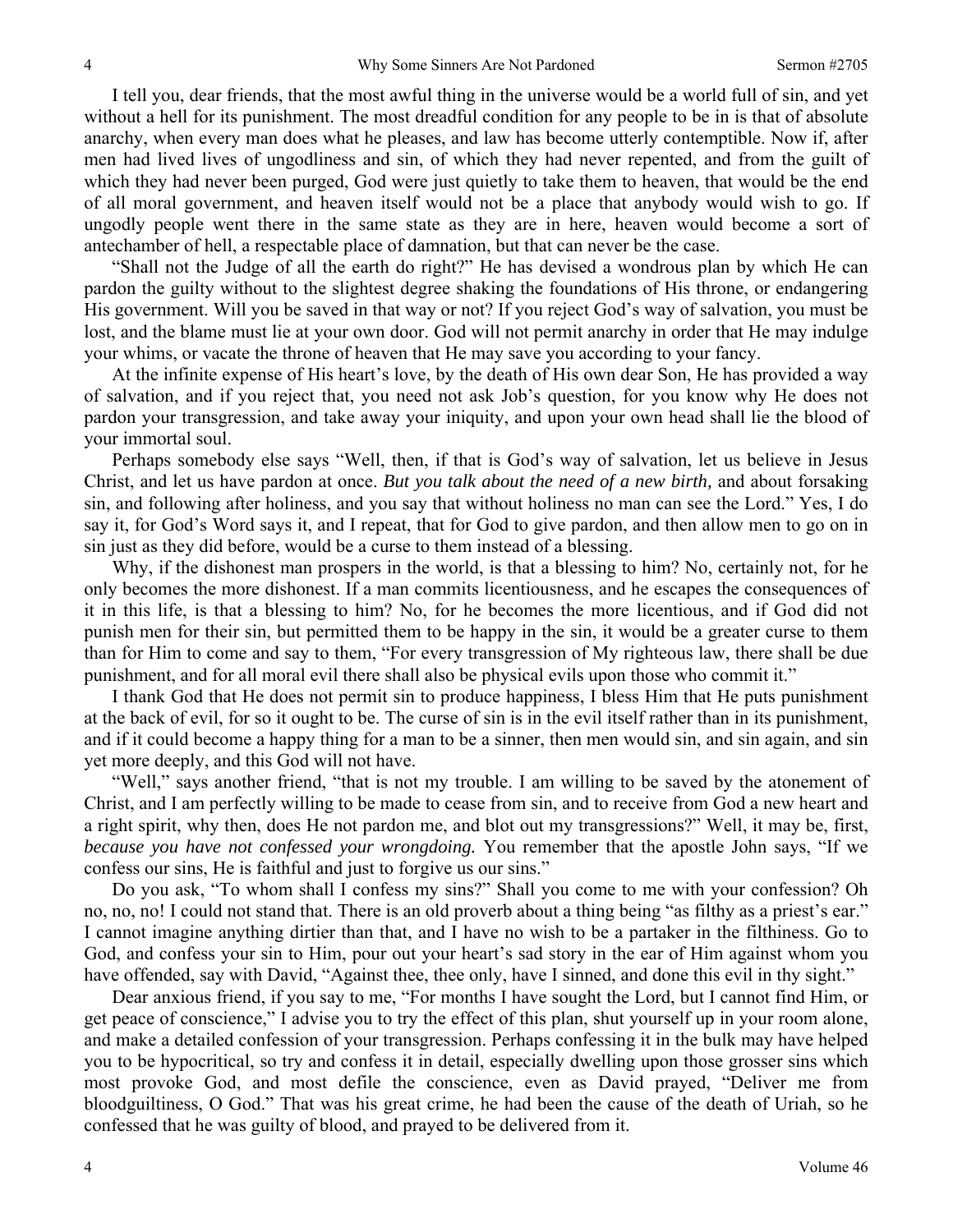In like manner, confess your sin, whatever it has been. I am persuaded that often, confession to God would relieve the soul of its load of guilt. Just as when a man has a gathering tumor, and a wise physician lets in the lancet, and that which had gathered is removed, and the inflammation subsides, so often would it be with what the conscience has gathered if, by confession the heart were lanced, and the accumulated evil dispersed. How can we expect God to give rest to our conscience if we will not confess to Him our sin?

May it not be possible also, dear friends who cannot obtain pardon and peace, that *you are still practicing some known sin?* Now, your Heavenly Father means to give you mercy in a way that shall be for your permanent benefit. What are you doing that is wrong? I do not know you so intimately as to be able to tell what is amiss with you, but I have known a man who never could get peace with God because he had a quarrel with his brother, and as he would not forgive his brother, it was not reasonable that he should expect to receive forgiveness from God.

There was another man, who sought the Lord for a long while, but he never could get peace for this reason, he was a traveling draper, and he had what was supposed to be a yard measure, but it was not full length, and one day during a sermon, he took up his short measure in the place of worship, and just snapped it across his knee, and then he found peace with God directly he gave up that which had been the means of his wrongdoing. He had sought for pardon in vain all the while that he had persevered in evil, but as soon as that was given up, the Lord whispered peace to his soul.

Do any of you take "a drop too much" at home? Is that your besetting sin? I mean women as well as men when I ask that question. You smile at the suggestion, but it is no laughing matter, for it is only too true that many, who are never suspected of such a thing, are guilty of drinking to excess. Now it may be that there will never be peace between God and your soul until that glass goes. It will have to go if God is to forgive your sin, so the sooner it goes, the better will it be for you.

Perhaps, in your case, the sin is that you do not manage your family right. Are your children never checked when they do wrong? Are they in fact, allowed to grow up to be children of the devil? Do you expect God and you to be agreed while it is so? Think what a quarrel God had with His servant Eli over that matter, and remember how that quarrel ended, because Eli mildly said to his sons, "Why do ye do such things?" but restrained them not when they made themselves vile.

Look, dear friends. God will not save us because of our works, salvation is entirely by grace, but then that grace shows itself by leading the sinner upon whom it is bestowed to give up the sin in which he had formerly indulged. Which, then, will you have—your sin or your Savior? Do not try to hold sin with one hand, and the Savior with the other, for they cannot both of them be yours, so choose which you will have. I pray that God may show to you what the sin is which is keeping you from peace, and then grant to you the grace to give it up.

"Well," you say, "I do not know that this is my case at all, for I really do, from my heart, endeavor to give up all sin, and I am sincerely seeking peace with God." Well friend, perhaps you have not found it *because you have not been thoroughly earnest in seeking it.* You seem to be in earnest while you are here on a Sunday night, but how earnest are you on Monday night? Perhaps you are fairly so then because you come to the prayer meeting, but how about Tuesday, and Wednesday, and the rest of the week? When a man really wants to have his soul saved, he should let everything else go until he gets that all-important matter settled. Yes, I will venture to say as much as that.

Recollect what the woman of Samaria did when she had received Christ's word at the well at Sychar. She had gone to the well for water, but look at her as she goes back to the city. Is there any water pot on her head? No, the woman left her water pot, she forgot what had been to her a necessary occupation when once she had been brought seriously to think about her soul and her Savior.

I do not want you to forget that, when you have found Christ, you can carry your water pot, and yet cleave to Christ, but until you have really received Him by faith, I should like to see you so fully absorbed in the pursuit of the one thing needful that everything else should be put into the second place, or even lower than that, and if you were to say, "Until I am saved, I will do absolutely nothing, I will get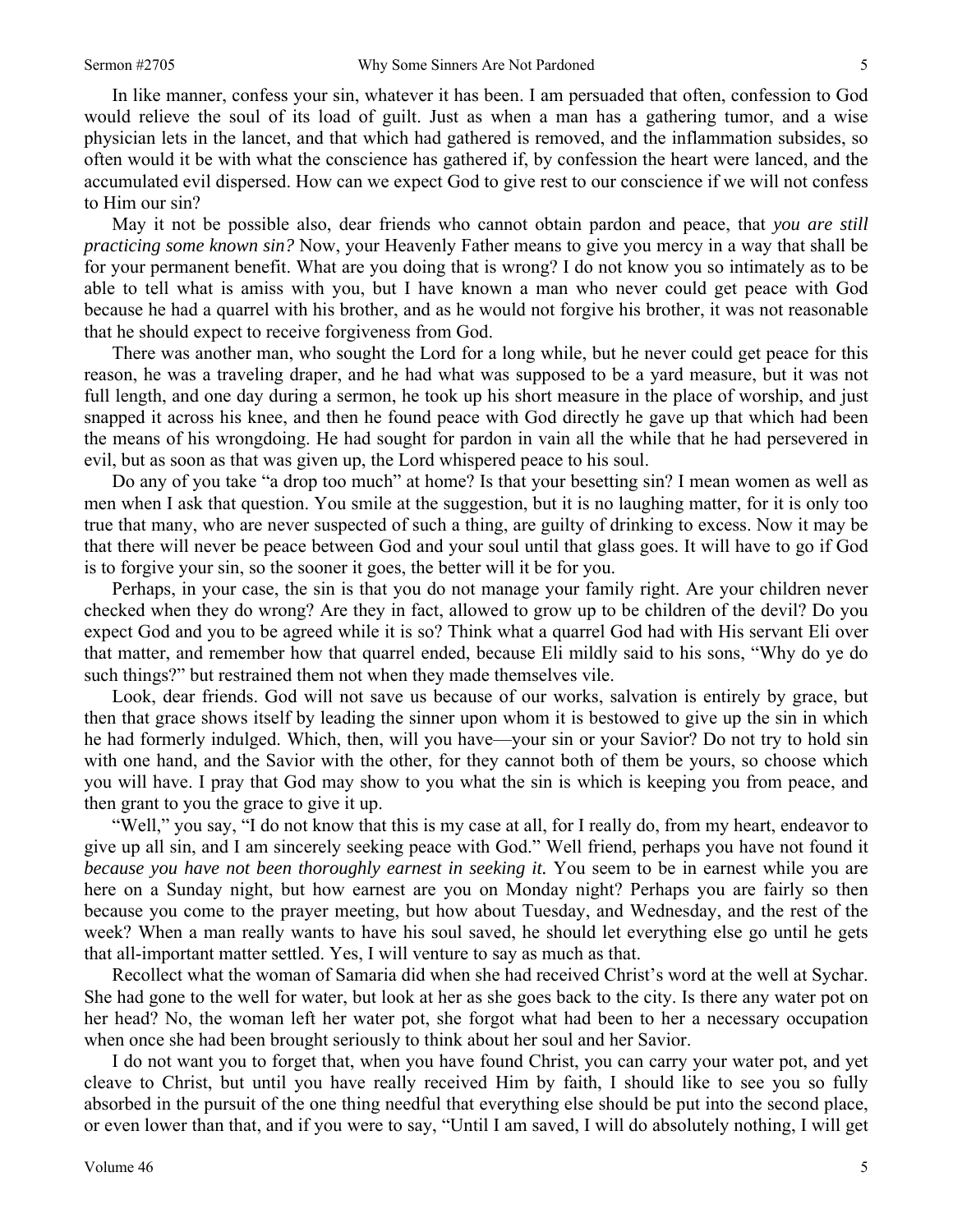to my chamber, and I will cry to God for mercy, and from that room I will never come until He blesses me," I would not charge you with fanaticism, nor would anybody else who knew the relative value of eternal things and things of time and sense.

Why, man, in order to save your coat, would you throw away your life? "Nay," you would say, "the coat is but a trifle compared with my life." Well then, as your life is of more value than your coat, and as your soul is of more value than your body, and as the first thing you need is to get your sin forgiven that your soul may be saved, until that is done, everything else may well be let go.

God give you such desperate earnestness that you must and will have the blessing! When you reach that resolve, you shall have it, when you cannot take a denial from God, you shall not have a denial.

There is still one more thing that I will mention as a reason why some men do not find the Savior, and get their sins forgiven, and that is, *because they do not get off the wrong ground on to the right ground.* If you are ever to be pardoned, dear friend, it must be entirely by an act of divine, unmerited favor. Now perhaps you are trying to do something to recommend yourself to God, you would scorn with derision the doctrine of being saved by your own merits, but still, you have a notion that there is something or other in you that is to recommend you to God in some measure or degree, and you still think that the ground of your forgiveness must lie to some extent with yourself.

Well now, you never can have forgiveness in that way. Salvation must be all of works, or else all of grace. Are you willing to be saved as a guilty, hell deserving sinner—as one who does not deserve salvation, but on the contrary, deserves to endure the wrath of God? Are you willing that, henceforth, it shall be said, "That man was freely forgiven all his trespasses, not for his own sake, but for Christ's sake alone?" That is good ground for you to stand upon, that is solid rock.

But some men seem to get one foot upon the rock and they say, "Yes, salvation comes by Christ." Where is that other foot of yours, my friend? Oh! he says that he has been baptized, or that he has been confirmed, or that he has in some way or other done something in which he can trust. Now, all such reliance as that is simply resting on sand, and however firmly your other foot may be planted on the rock, you will go down if this foot is on sand. You need good standing for both your feet, dear friends, and see that you get it. Let this be your language—

#### *"Thou, O Christ, art all I want; More than all in Thee I find."*

Do not look anywhere else for anyone or anything that can save you, but look to Christ and to Christ alone. Are you too proud to do that? You will have to humble yourself beneath the mighty hand of God, and the sooner you do so, the better will it be for you. "Oh, but I, I—I must surely do something!" Listen—

> *"Till to Jesus' work you cling By a simple faith, 'Doing' is a deadly thing, 'Doing' ends in death.*

*Cast your deadly 'doing' down, Down at Jesus' feet, Stand in* **Him,** *in* **Him alone,** *Gloriously complete!"* 

This is the Gospel, "Believe on the Lord Jesus Christ, and thou shalt be saved." You will never see up in heaven a sign bearing the names "Christ, and Co." No, it is Christ, and Christ alone, who is the sinner's Savior. He claims this for Himself, "I am Alpha and Omega," that is, "I am A, and I am Z. I am the first letter of the alphabet, and I am the last letter, and I am every other letter from the first down to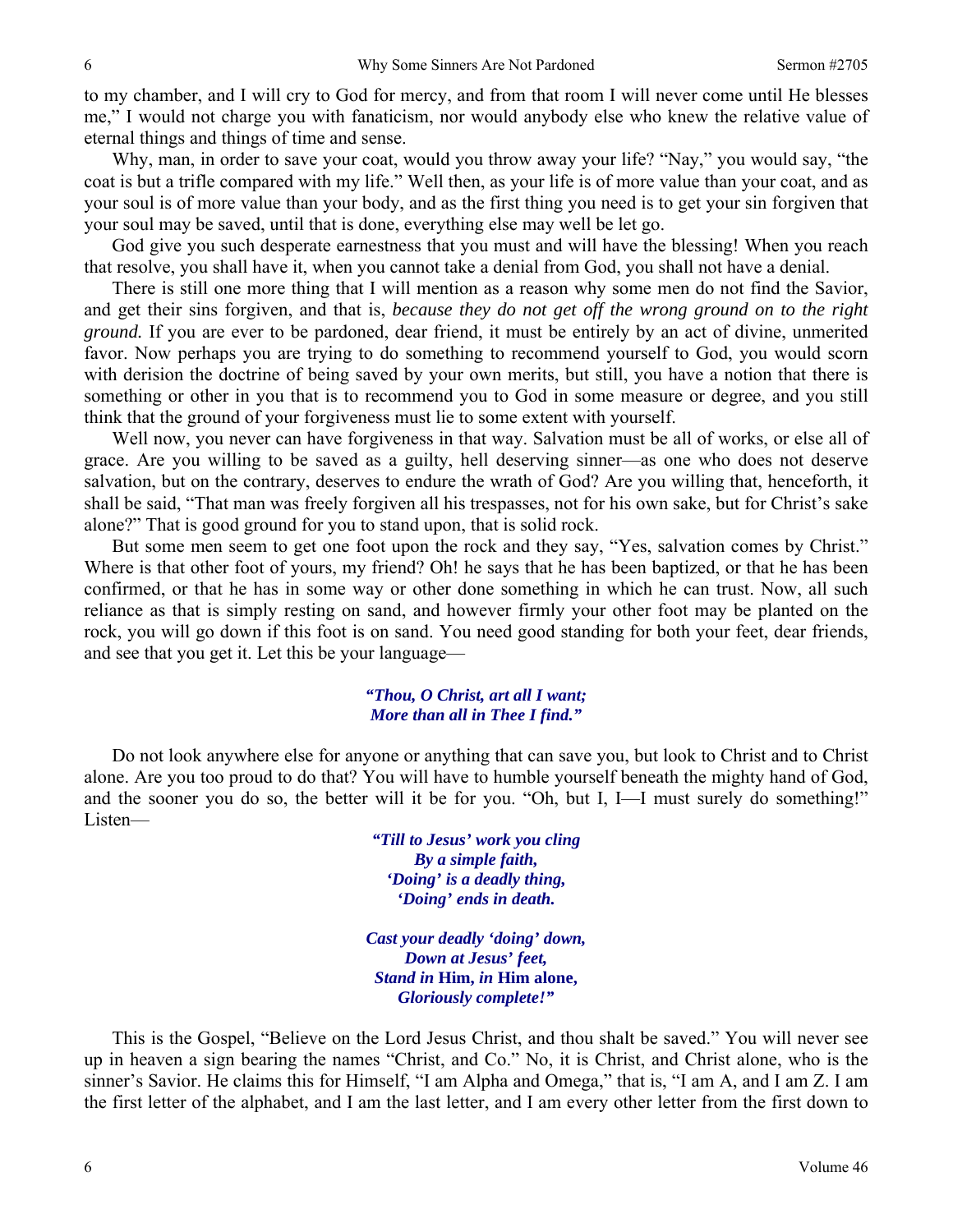A friend told us, at one of our prayer meetings, that "H-A-T-H spells got it." "He that believeth on the Son" is a saved sinner, he has got that everlasting life that can never die, and can never be taken away from him. Therefore, beloved friends, believe in Jesus, and you too shall have this eternal life, you shall have pardon, you shall have peace, you shall have God, and you shall have heaven itself to enjoy before long. God do so unto you, for His great mercy's sake in Christ Jesus! Amen and Amen.

### **EXPOSITIONS BY C. H. SPURGEON**

#### *JOB 7 AND JOHN 3:14-17*

Job was sorely troubled by the cruel speeches of his friends, and he answered them out of the bitterness of his soul. What we are first about to read is a part of his language under those circumstances.

**Job Chapter 7. Verse 1.** *Is there not an appointed time to man upon earth? are not his days also like the days of an hireling?* 

Is there not a certain time for each one of us to live? Is there not an end to all the trouble and sorrow of this mortal state? "Woe is me," says Job, "will this sad condition of things never come to a close? Must it always be thus with me?"

**2.** *As a servant earnestly desireth the shadow,—* 

When the day shall close, and he can go to his home,—

**2-3.** *And as an hireling looketh for the reward of his work: so am I made to possess months of vanity, and wearisome nights are appointed to me.* 

If that is the case with any of you, dear friends, you ought to be comforted by the thought that a better man than you are underwent just what you are enduring, and underwent it so as to glorify God by it. Remember what the apostle James wrote, "Behold, we count them happy which endure. Ye have heard of the patience of Job, and have seen the end of the Lord; that the Lord is very pitiful, and of tender mercy." But if our case is not as bad as Job's was, if we are in good health, and surrounded by God's mercy, let us be very grateful. Every morning that you wake after a refreshing night's rest, praise God for it, for it might have been far otherwise, for you might have had wearisome nights through pain and suffering.

**4-5.** *When I lie down, I say, When shall I arise, and the night be gone? and I am full of tossings to and fro unto the dawning of the day. My flesh is clothed with worms and clods of dust; my skin is broken, and become loathsome.* 

Such was the dreadful disease under which this man of God labored, for the worst of pain may happen to the best of men. Sometimes God ploughs His best fields most, and why should He not do so? Do not men try to do most with that which will yield most? And so God may most chasten those who will best repay the strokes of His hand. It is no token of displeasure when God smites us with disease, it may be an evidence that we are branches of the vine that bring forth fruit, or else He would not have taken the trouble to prune us.

**6.** *My days are swifter than a weaver's shuttle, and are spent without hope.* 

His spirits are sunk so low that he had not any hope at all left—at least, there was none apparent just then. O you poor tried children of God, I beseech you once again to see that you are only walking where others have gone before you! Mark their footprints, and take heart again.

**7-8.** *O remember that my life is wind: mine eye shall no more see good. The eye of him that hath seen me shall see me no more: thine eyes are upon me, and I am not.* 

As if God only looked at him and the very look withered him, or as if there was only time for God just to look at him, and then he disappeared as though he had been but a dream, an unsubstantial thing. It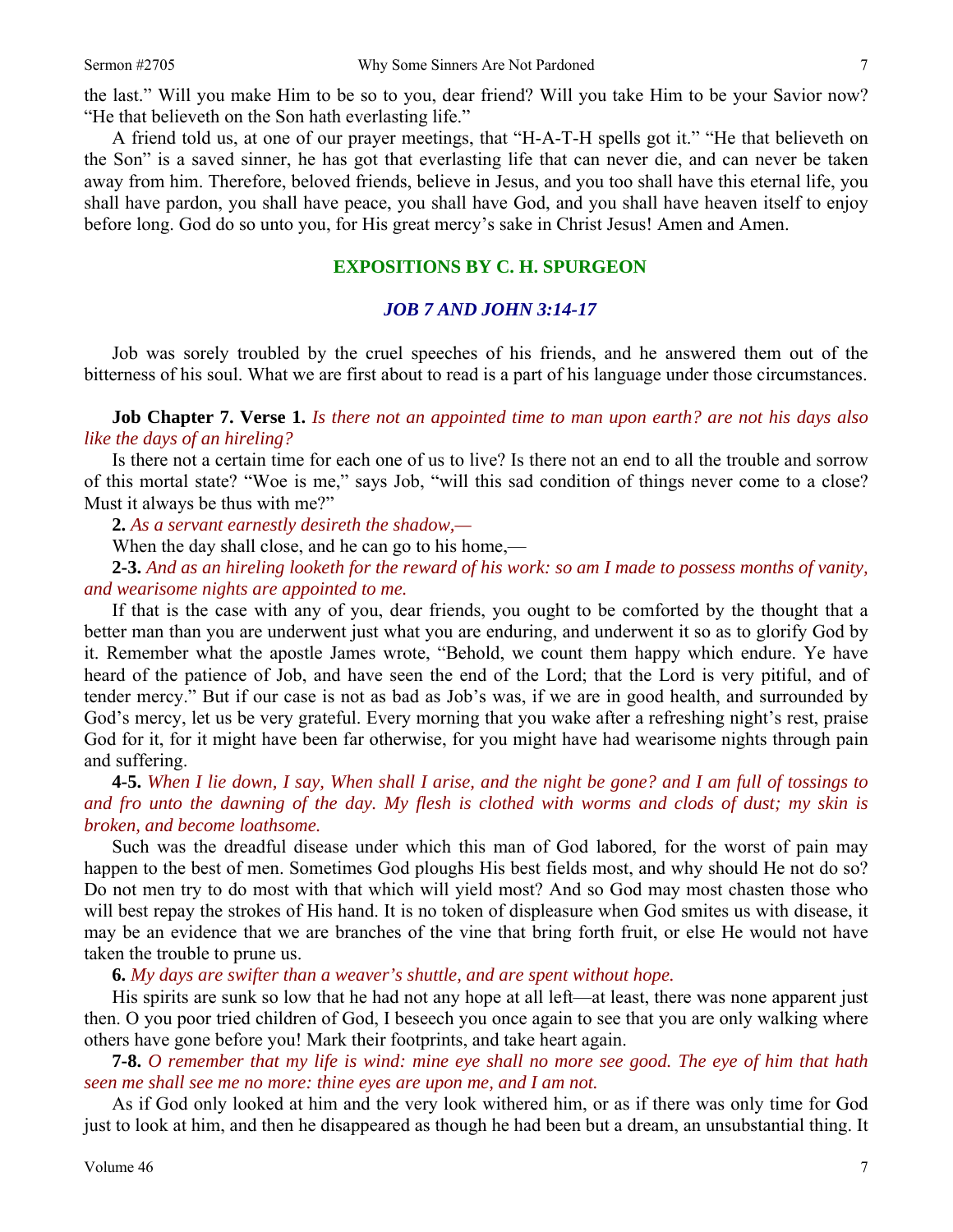is good, my brethren, sometimes to know what vanities we are, and if we complain that things around us are vanity, what are we ourselves but the shadows of a shade?

**9-12.** *As the cloud is consumed and vanisheth away: so he that goeth down to the grave shall come up no more. He shall return no more to his house, neither shall his place know him any more. Therefore I will not refrain my mouth; I will speak in the anguish of my spirit; I will complain in the bitterness of my soul. Am I a sea, or a whale, that thou settest a watch over me?* 

Am I such a big thing, such a dangerous thing, that I ought to be watched like this, and perpetually hampered, and tethered, and kept within bounds? Ah, no! Job, you are neither a sea nor a whale, but something worse than either of them. So are we all—more false than the treacherous sea, harder to be tamed than the wildest of God's creatures. God does set a watch over us, and well He may. But hear Job's complaint—

**13-15.** *When I say, My bed shall comfort me, my couch shall ease my complaint; then thou scarest me with dreams, and terrifiest me through visions: so that my soul chooseth strangling, and death rather than my life.* 

Were you ever in this terrible place, dear friend? Some of us have been there, and we have used the very language of Job, and yet, for all that, we have been brought up again out of the utmost depths of despondency into the topmost heights of joy. Therefore, be comforted, you poor prisoners. Through the bars and grating of your soul dungeon, we would sing unto you this song—the Lord that has brought us forth, can bring you forth also, for "the LORD looseth the prisoners." The God of Job is yet alive, strong as ever for the deliverance of such as put their trust in Him.

**16-17.** *I loathe it; I would not live alway: let me alone; for my days are vanity. What is man, that thou shouldest magnify him? and that thou shouldest set thine heart upon him?* 

Job seems to say, "I am too little for God to notice me, why does He make so much of me as to chasten me so sorely?"

**18-19.** *And that thou shouldest visit him every morning, and try him every moment? How long wilt thou not depart from me, nor let me alone till I swallow down my spittle?* 

Blow followed blow in quick succession. Pain came fast upon the heels of pain till Job seems to have had no rest from his anguish. This is the mournful moaning of a man on a sickbed, worn out with long continued grief. Do not judge it harshly. You may have to use such words yourself one day, and if you ever do, then judge not yourself hardly, but say, "I am only now where that eminent servant of God, the patriarch Job, once was, and the Lord who delivered him will also deliver me."

**20.** *I have sinned; what have I done unto thee, O thou preserver of men?* 

We did not expect him to call God by that name, yet sorrow has a quick memory to recall anything by which it may be cheered. "Thou Preserver of men," says Job, "I have sinned: what shall I do?"

**20.** *Why hast thou set me as a mark against thee?* 

"Drawing Thy bow, and directing all Thine arrows against my poor heart. Hast Thou no butts that thou must needs make me Thy target, and test Thy holy archery upon me?"

**20.** *So that I am a burden to myself?* 

Oh, what heavy words, "a burden to myself"!

**21.** *And why dost thou not pardon my transgression, and take away my iniquity? for now shall I sleep in the dust; and thou shalt seek me in the morning, but I shall not be.* 

Speaking after the manner of man, he seems to think that, if God does not pardon him soon, the pardon will come too late, for if God comes in mercy by and by, he will be dead and gone, and God may seek him, but he shall not be found. This is how men talk when they get a little off their head through the very extremity of grief. We too, may perhaps talk in the same fashion one day, so let us not condemn poor Job.

Now let us read a few verses in the third chapter of the Gospel according to John, that we may be comforted. If any of you are laboring under a sense of sin, I would take you straight away to sin's only cure.